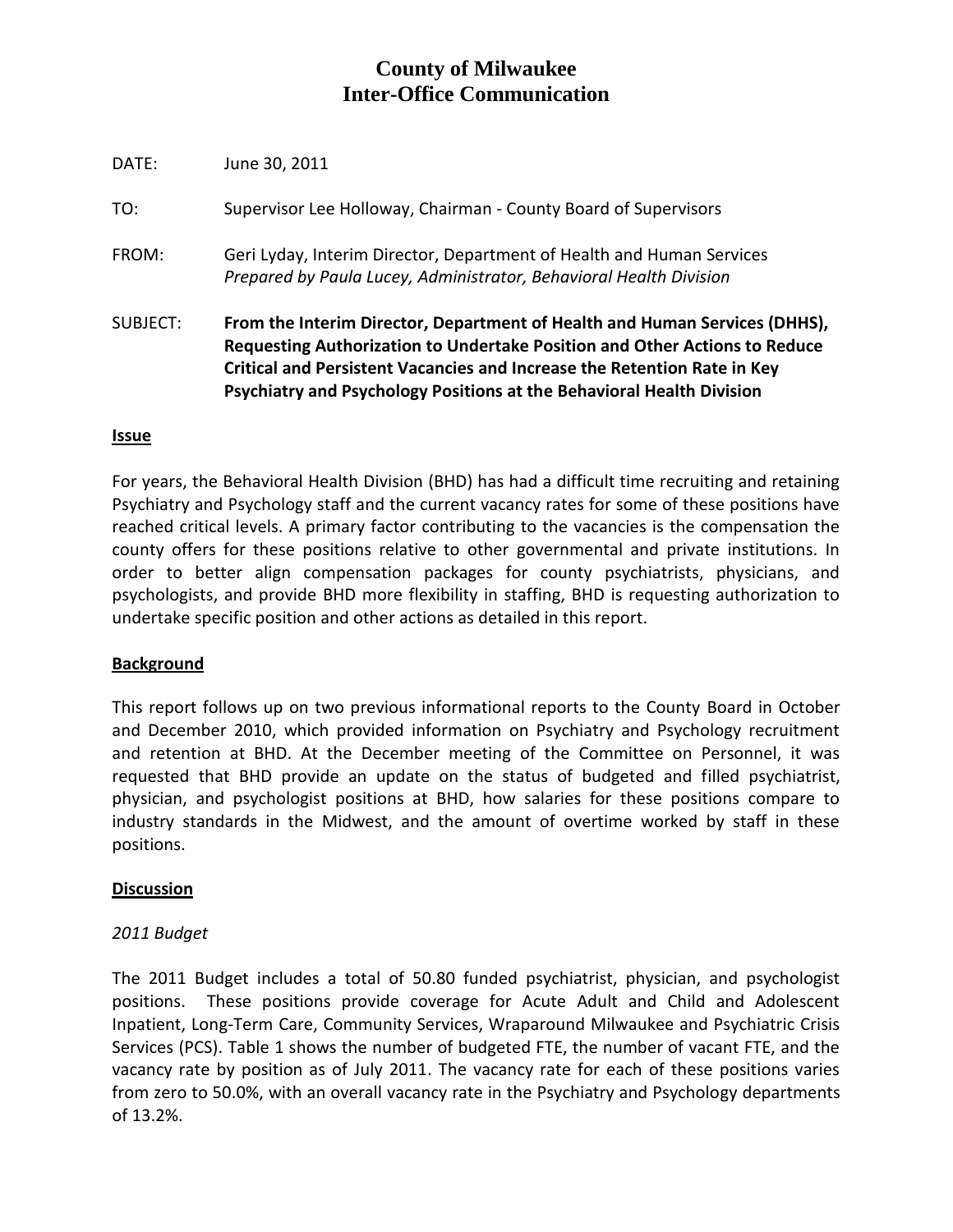| <b>TABLE 1. 2011 BUDGETED AND FUNDED FTES AND VACANCIES</b><br>(AS OF 6/22/2011) |               |             |             |  |  |  |  |  |  |  |
|----------------------------------------------------------------------------------|---------------|-------------|-------------|--|--|--|--|--|--|--|
| <b>Vacant FTE</b><br><b>Vacancy Rate</b>                                         |               |             |             |  |  |  |  |  |  |  |
| <b>Position</b>                                                                  | <b>Funded</b> | as of 7/11* | as of 7/11* |  |  |  |  |  |  |  |
| <b>Staff Psychiatrist</b>                                                        | 20.15         | 4.20        | 20.8%       |  |  |  |  |  |  |  |
| Medical Program Director - CATC                                                  |               |             |             |  |  |  |  |  |  |  |
| (Child Psychiatrist)                                                             | 3.00          | 0.50        | 16.7%       |  |  |  |  |  |  |  |
| House Physician III                                                              | 2.50          | 0.00        | 0.0%        |  |  |  |  |  |  |  |
| Service Medical Director                                                         | 4.00          | 2.00        | 50.0%       |  |  |  |  |  |  |  |
| House Physician II - Hrly (Pool)                                                 | 0.65          | 0.00        | 0.0%        |  |  |  |  |  |  |  |
| <b>Subtotal - Psychiatry</b>                                                     | 30.30         | 6.70        | 22.1%       |  |  |  |  |  |  |  |
| Clinic Psychologist I                                                            | 1.50          | 0.00        | 0.0%        |  |  |  |  |  |  |  |
| <b>Clinic Psychologist III</b>                                                   | 8.00          | 0.00        | 0.0%        |  |  |  |  |  |  |  |
| Clinical Prog Dir - Psychology                                                   | 10.00         | 0.00        | 0.0%        |  |  |  |  |  |  |  |
| Chief Psychologist                                                               | 1.00          | 0.00        | 0.0%        |  |  |  |  |  |  |  |
| Subtotal - Psychology                                                            | 20.50         | 0.00        | 0.0%        |  |  |  |  |  |  |  |
| <b>TOTAL</b>                                                                     | 50.80         | 6.70        | 13.2%       |  |  |  |  |  |  |  |

\*Includes pending hires.

### *Recruitment and Retention*

BHD continues to engage in significant recruitment efforts, but faces several barriers, including: a national shortage of psychiatrists throughout the United States; difficulty recruiting and retaining professional and executive-level personnel; increases in the number of individuals seeking psychiatric crisis treatment; strong preference for outpatient vs. inpatient work by psychiatrists and physicians; and competition in the public and private-sector marketplace where higher salaries and recruitment/retention enhancements are being offered by others. The following is a summary of BHD's key recruitment and retention efforts and challenges over the past six years, from January 2005 through July 2011, including updates since the last reports to the County Board.

- Sixty-six new psychiatrist and physician and seven new psychologist appointments/hires were achieved between 2005 and the present.
- However, during this same time period, a total of forty-eight psychiatrist and physician resignations occurred, in addition to three retirements. Moreover, a total of seven psychologist separations occurred, including two resignations, four retirements, and one promotion.
- There have also been seven failed Psychiatry recruitment efforts since October 2010, including one full and one part-time offer that were declined due to salary, and two contract offers for \$135/hour that were declined due to the rate.
- Over 50% of the new Psychiatry staff hires since 2005 are no longer with the County, with the vast majority of resignations occurring within the first two years of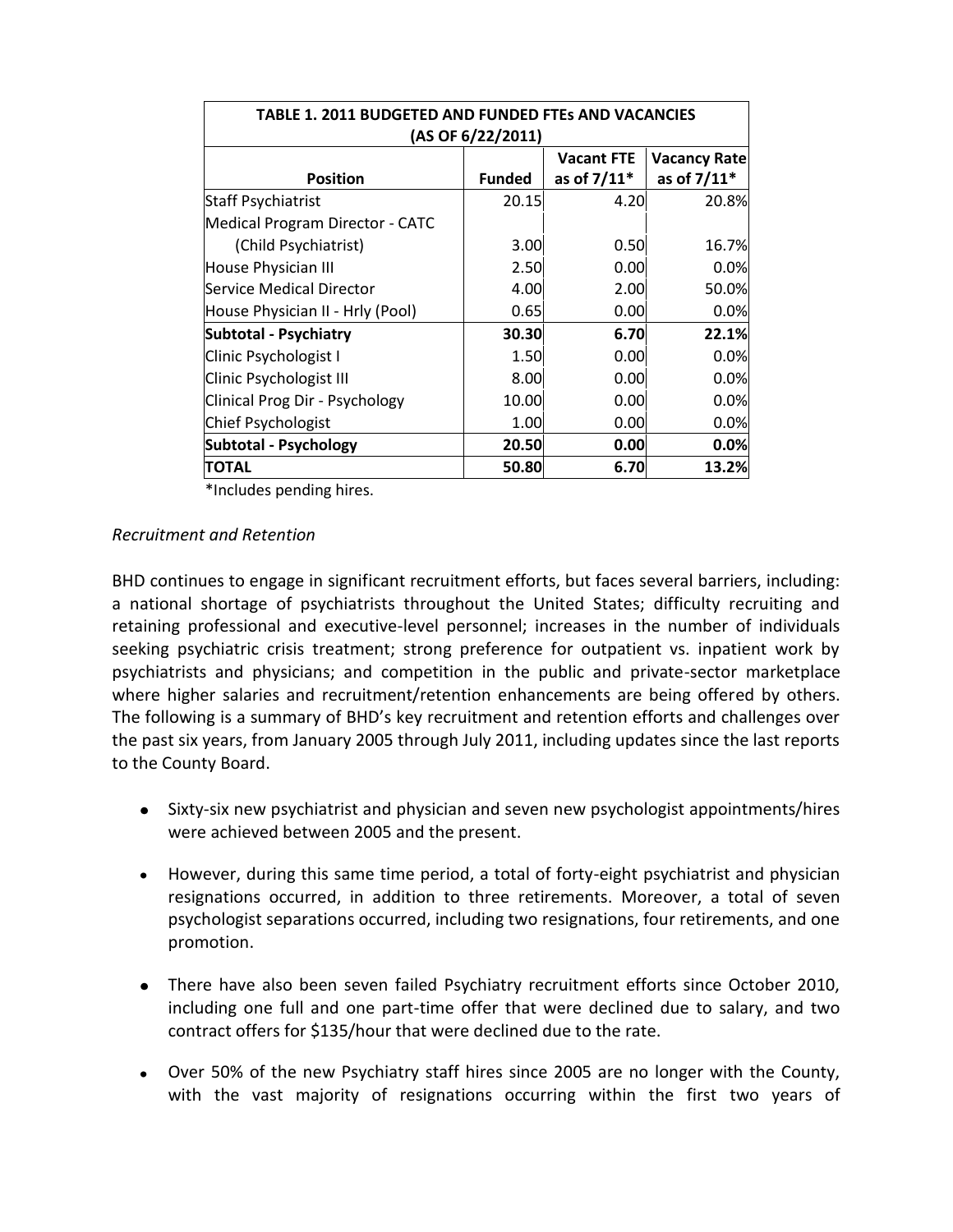employment. All of the psychologists who separated from BHD since 2005 accepted employment with competing facilities in the private and public sectors.

- Most recently, one Psychiatry staff member resigned to take a position with the State of Illinois for a higher salary, with a sign-on bonus and a premium for being bilingual. Two other Psychiatry staff are reducing their hours at BHD in August to take positions with the Wisconsin Department of Corrections, which is offering a rate of \$140/hour for a comparable position.
- Included in the above appointment statistics are two accepted offers by psychiatrists for the Acute Inpatients units with an anticipated July start. These two offers were made possible because BHD was given permission to assist the psychiatrists with the foreign physician visa application process.
- Potential retirements by experienced BHD Psychology staff could exacerbate the vacancy rate challenge – approximately 70% of staff is eligible to retire.
- The recent change in the Psychology vacancy rate from 20%, as included in a December report to the Board, to the current rate of zero, in part resulted from a one-time exogenous event: the State's announced closure of the Ethan Allen and Southern Oaks facilities. However, prior to filling in mid-May 2011, these vacancies existed for between one and three years.
- The Day Treatment area of BHD will be applying for National Health Service Corps (NHSC) site approval. If approval is awarded, licensed behavioral health professionals working in that program would be eligible to apply for federal loan repayment assistance in exchange for between a two- and six-year employment commitment with BHD. NHSC site approval would serve as an attractive recruitment and retention incentive for current and prospective staff*,* with the understanding that BHD does not determine who is accepted into the NHSC.

Ensuring a full staff of highly qualified medical professionals will not only allow BHD to continue to focus on patient care and safety, but will also assist the organization with preparing for, attaining, and sustaining Joint Commission accreditation. This initiative would allow key medical staff to focus on writing, implementing, and assessing compliance with the multiple new policies that will be required under Joint Commission accreditation.

# *Industry Trends*

BHD's recruitment and retention of psychiatrists, physicians, and psychologists is directly impacted by local, state, and federal level competitors, such as: Aurora Healthcare, the Veterans Affairs Medical Center, Wheaton Franciscan Healthcare, Rogers Memorial, the Medical College of Wisconsin, and the States of Wisconsin and Illinois.

The Psychology Department within Veterans Affairs is most similar to BHD in terms of size, proximity, and scope of practice, and represents BHD's biggest competitor in recruiting and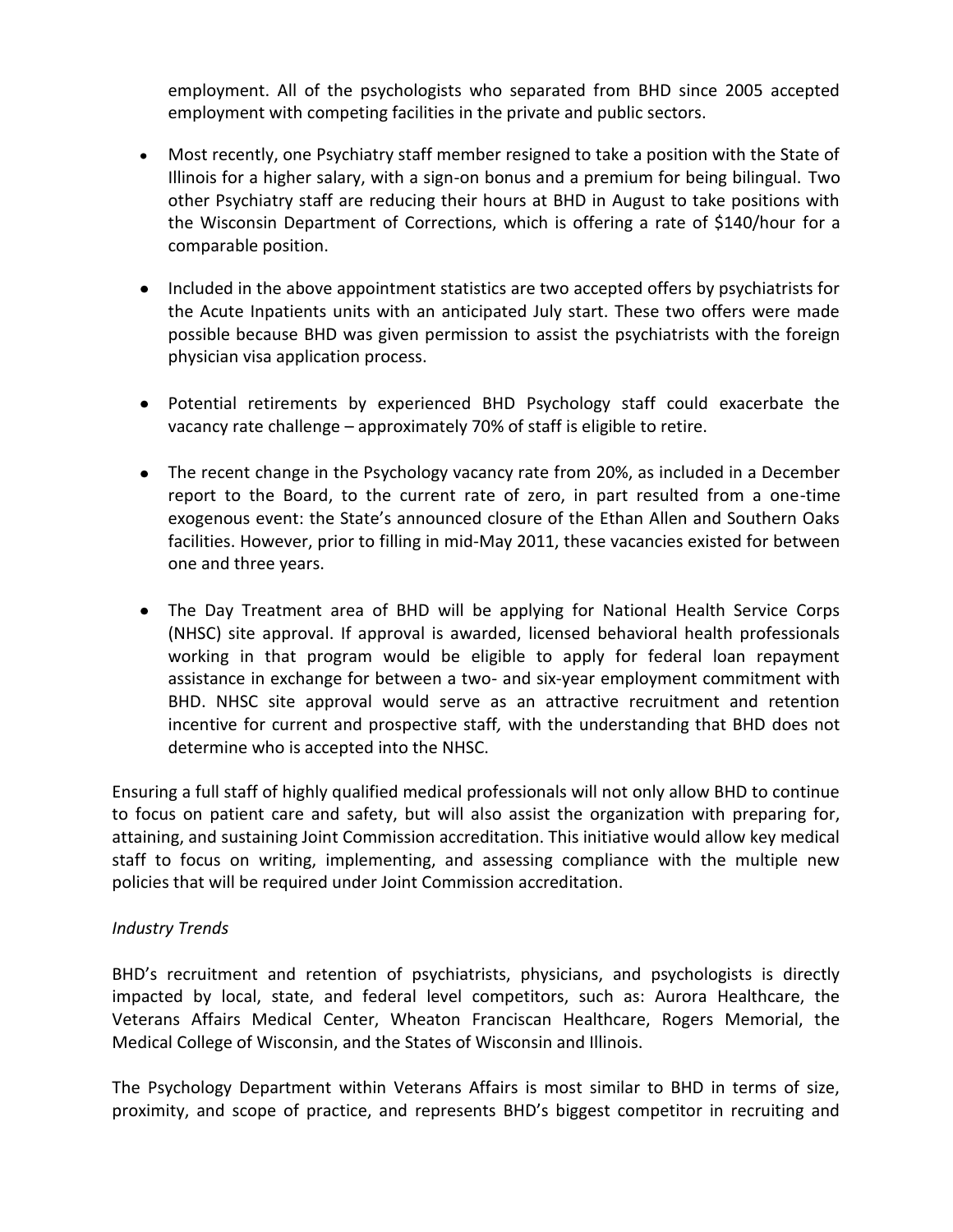retaining Psychology staff. BHD has also lost potential and existing Psychiatry staff to the locations listed above in recent years.

Tables 2 and 3 provide comparisons between current salaries offered by BHD and those offered by a sample of area competitors for Psychology and Psychiatry positions. (Additional comparisons are included in Appendices A and B.) Psychiatry and Psychology salaries have not been reviewed in at least ten years, and the data suggests that the BHD compensation ranges for these positions have not kept pace with the local market, thus impacting BHD's ability to recruit and retain staff.

| <b>TABLE 2. SELECT PSYCHOLOGY SALARY COMPARISONS</b> |  |                                                      |  |              |  |                                                     |  |         |  |  |  |  |
|------------------------------------------------------|--|------------------------------------------------------|--|--------------|--|-----------------------------------------------------|--|---------|--|--|--|--|
| <b>Position</b>                                      |  | <b>Current Milwaukee</b><br><b>County Pay Range*</b> |  |              |  | <b>Current Veterans</b><br><b>Affairs Pay Range</b> |  |         |  |  |  |  |
| Clinical Psychologist I                              |  | $49,582$ \$                                          |  | $58,049$ \$  |  | 59,389                                              |  | 77,203  |  |  |  |  |
| <b>Clinical Psychologist III</b>                     |  | $63,517$ \$                                          |  | 75,633 \$    |  | 84,647                                              |  | 110,040 |  |  |  |  |
| Clinical Program Director - Psychology               |  | 68,454 \$                                            |  | $81,532$ \$  |  | $100,027$ \$                                        |  | 130,033 |  |  |  |  |
| Chief Psychologist                                   |  | 76,920 \$                                            |  | $113,959$ \$ |  | $117,661$ \$                                        |  | 152,960 |  |  |  |  |

\*Includes 1% pay increase effective 6/12/2011 for non-represented employees.

| <b>TABLE 3. SELECT PSYCHIATRY SALARY COMPARISONS</b> |                                                      |              |  |                                           |  |                                   |  |                                         |  |                                                     |  |         |
|------------------------------------------------------|------------------------------------------------------|--------------|--|-------------------------------------------|--|-----------------------------------|--|-----------------------------------------|--|-----------------------------------------------------|--|---------|
| Position                                             | <b>Current Milwaukee</b><br><b>County Pay Range*</b> |              |  | <b>State of Wisconsin Payl</b><br>Range** |  |                                   |  | <b>Veterans Affairs Pay</b><br>Range*** |  |                                                     |  |         |
| Service Medical Director                             |                                                      | 158,366 \$   |  | 194,621 \$215,000 \$227,500               |  |                                   |  |                                         |  | N/A                                                 |  | N/A     |
| Medical Program Director (Child Psychiatrist)        |                                                      | 150,786 \$   |  |                                           |  | $185,355$ \$ $168,768$ \$ 230,124 |  |                                         |  | N/A                                                 |  | N/A     |
| Staff Psychiatrist / Staff Psychiatrist-Hrly         |                                                      | 143,605 \$   |  |                                           |  |                                   |  |                                         |  | $176,528$ \$ $147,890$ \$ $192,256$ \$ $160,000$ \$ |  | 210,000 |
| House Physician III/House Physician III-Hrly         |                                                      | $143,605$ \$ |  |                                           |  |                                   |  |                                         |  | $176,528$  \$135,567 \$176,237 \$140,000 \$         |  | 195,000 |

\*Includes 1% pay increase effective 6/12/2011 for non-represented employees.

\*\*A comparable position to Medical Program Director (Child Psychiatrist) does not exist for the State of Wisconsin. The pay range included for this position is for the State of Illinois.

\*\*\*Represents a range from several Midwest states.

#### *Overtime*

The number one priority for BHD is always to focus on patient care and safety, and staffing is a key factor in this, especially in terms of psychiatrists, physicians, and psychologists. Psychiatrist, physician, and psychologist vacancies are one of the causal factors for the use of overtime at BHD. Essentially, these staff voluntarily cover vacancies in the schedule and provide coverage for the 24/7 operation of BHD. Overtime is in addition to their regular 40-hour weekly assignment and is paid or accrued at straight time. Additional factors influencing overtime include staying past the shift end time to complete urgent patient care duties and replacement coverage for paid time off. BHD includes overtime in its annual budget and overtime by psychiatrists, physicians, and psychologists represented approximately 1.4% of total overtime hours worked and 2% of total overtime dollars earned by BHD staff in 2010. Table 4 shows the number of overtime hours worked and the amount of overtime dollars earned by position.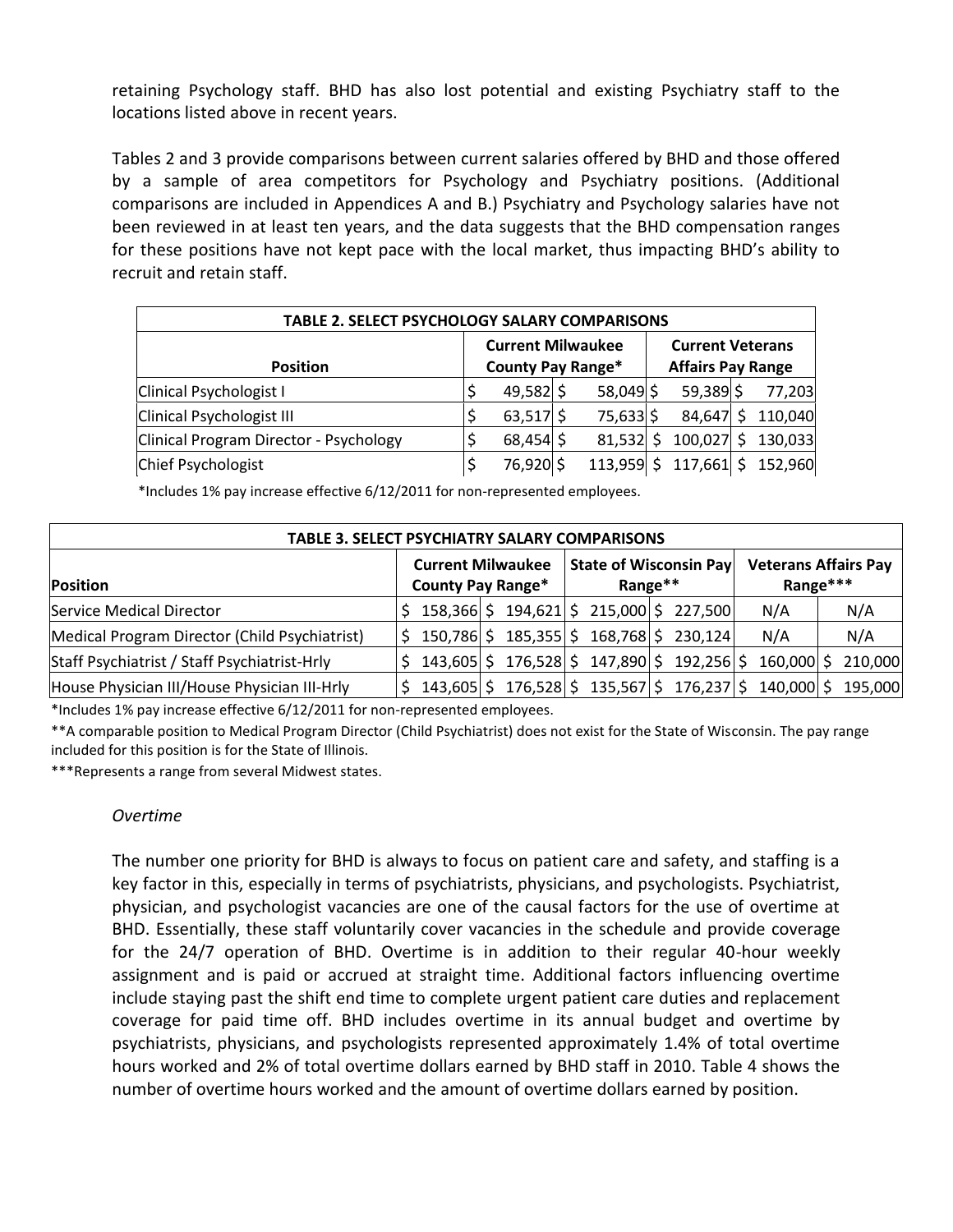| <b>TABLE 4. OVERTIME BY POSITION</b><br>$(1/1/10-12/31/10)$ |       |    |        |  |  |  |  |  |  |  |
|-------------------------------------------------------------|-------|----|--------|--|--|--|--|--|--|--|
| Earnings**<br>Hours*<br><b>Position</b>                     |       |    |        |  |  |  |  |  |  |  |
| Staff Psychiatrist/Staff Psychiatrist - Hrly                | 643   | \$ | 31,767 |  |  |  |  |  |  |  |
| Medical Program Director - CATC                             |       |    |        |  |  |  |  |  |  |  |
| (Child Psychiatrist)                                        | 24    | \$ | 1,506  |  |  |  |  |  |  |  |
| House Physician III                                         | 75    | \$ | 2,017  |  |  |  |  |  |  |  |
| Service Medical Director                                    | 581   | \$ | 42,658 |  |  |  |  |  |  |  |
| <b>Subtotal - Psychiatry</b>                                | 1,321 | \$ | 77,948 |  |  |  |  |  |  |  |
| Clinic Psychologist I                                       |       | \$ |        |  |  |  |  |  |  |  |
| Clinic Psychologist III                                     | 42    | \$ | 272    |  |  |  |  |  |  |  |
| Clinical Prog Dir - Psychology                              | 601   | \$ |        |  |  |  |  |  |  |  |
| Subtotal - Psychology                                       | 643   | \$ | 272    |  |  |  |  |  |  |  |
| <b>TOTAL</b>                                                | 1,965 | \$ | 78,219 |  |  |  |  |  |  |  |

\*Estimate.

\*\*Includes earnings from all staff that held position during the year. Does not include overtime paid out as time off or expiring overtime hours paid out.

### **Recommendation**

To help address the Psychiatry and Psychology recruitment and retention issues outlined in this and previous reports, the Interim Director, Department of Health and Human Services, recommends that Milwaukee County adopt the following changes:

### *Psychology:*

• Reallocate the Clinical Psychologist I (57001), Clinical Psychologist III (57021), and Clinical Prog Dir – Psychology (57090) positions to be competitive with pay ranges for comparable positions at the Department of Veterans Affairs. Currently, all incumbents in these positions are at the highest step in the respective pay range. By reallocating, individuals would move from their current step in the existing pay range to the first step in the new pay range, and remain there for at least one year. The fiscal impact in 2011 would be \$84,697, and the fiscal impact in the first full year would be \$259,073. The new pay ranges would be as follows:

| <b>Position</b>                            | <b>Current Hourly Pay</b><br>Range* |  |              |  | <b>New Hourly Pay</b><br>Range |         |
|--------------------------------------------|-------------------------------------|--|--------------|--|--------------------------------|---------|
| <b>BHD Clinical Psychologist I</b>         | 23.7460 \$                          |  | $27.8013$ \$ |  | 28.4430 \$                     | 36.9746 |
| <b>BHD Clinical Psychologist III</b>       | $30.4198$ \$                        |  | $36.2225$ \$ |  | $40.5398$ \$                   | 52.7011 |
| BHD Clinical Program Director - Psychology | 32.7843 \$                          |  | 39.0480 \$   |  | 47.9057                        | 62.2763 |

\*Includes 1% pay increase effective 6/12/2011 for non-represented employees.

• Reallocate the Ex Dir 2 Chief Psychologist (80041) position from pay range 902E to 903E to be comparable with the salary offered at the Department of Veterans Affairs, which currently ranges from \$117,661 to \$152,960. The incumbent would be moved from their current step in pay range 902E to step 10 in pay range 903E, for a new annual salary of \$118,114. For future hires, BHD would continue to determine the starting salary for this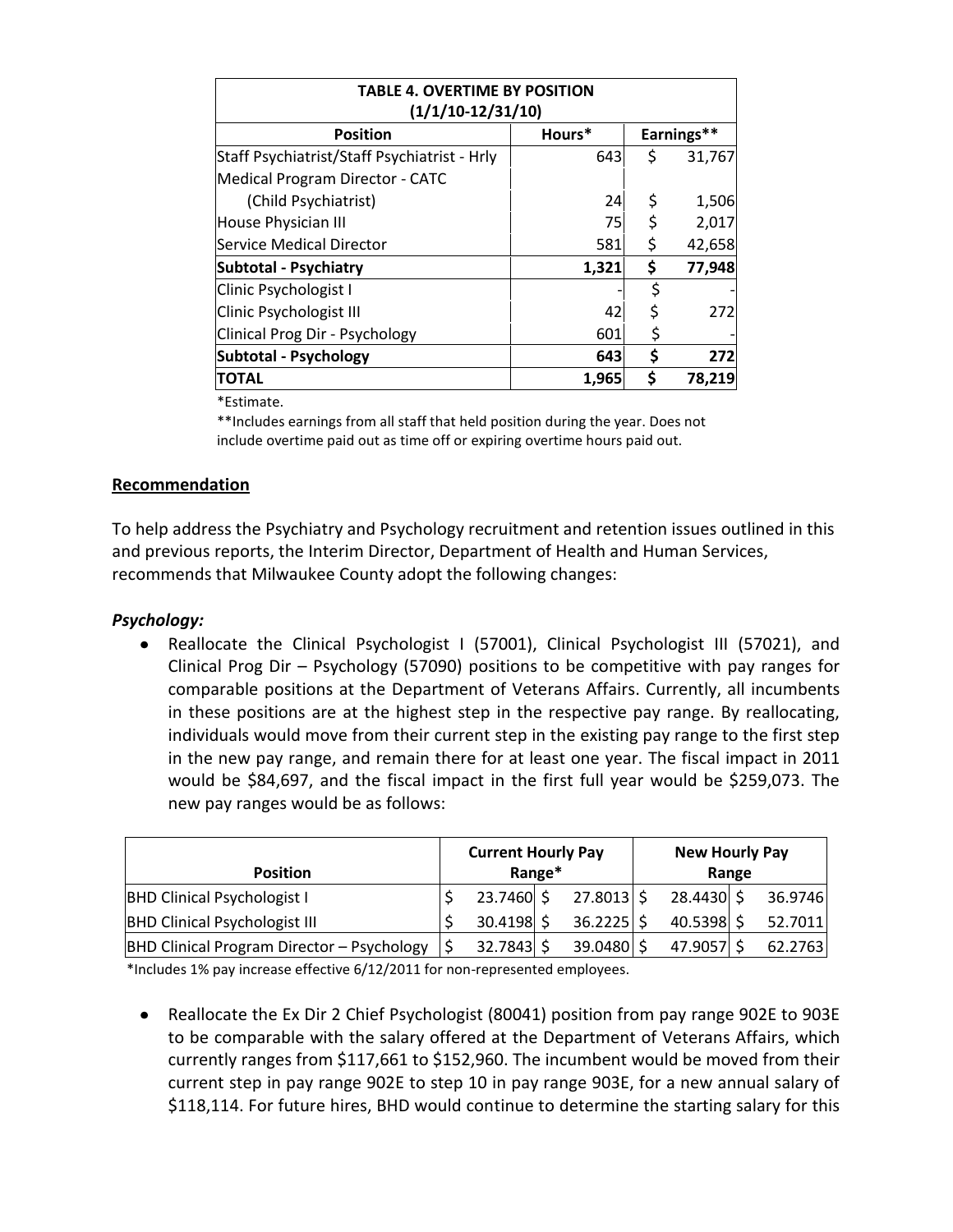position from within the new pay range based on a candidate's training and experience. The fiscal impact of reallocating this position would be \$7,126 in 2011, and \$21,797 in the first full year.

Create Clinical Psychologist I – Hourly, Clinical Psychologist III – Hourly, and Clinical Prog Dir – Psychology – Hourly positions to assist with staffing vacancies. The pay rate for the hourly positions, which do not include benefits, would be \$25/hour higher than the base rate for the permanent position to be competitive with market conditions. There is no fiscal impact because the hourly positions would be used instead of filling a full-time position with benefits.

| Position                                        |    | <b>Base Hourly</b><br>Pay Rate* |    | <b>Differential</b><br>for New<br><b>Hourly</b><br>Position with<br><b>No Benefits</b> | <b>New Hourly</b><br>Pay Rate |
|-------------------------------------------------|----|---------------------------------|----|----------------------------------------------------------------------------------------|-------------------------------|
| Clinical Psychologist I - Hourly                |    |                                 |    |                                                                                        |                               |
| Step 1                                          | \$ | 28.4430                         | \$ | $25.0000$ \$                                                                           | 53.4430                       |
| Step 7 (Top)                                    | \$ | 36.9746                         | \$ | $25.0000$ \$                                                                           | 61.9746                       |
| Clinical Psychologist III - Hourly              |    |                                 |    |                                                                                        |                               |
| Step 1                                          | \$ | 40.5398                         | \$ | $25.0000$ \$                                                                           | 65.5398                       |
| Step 7 (Top)                                    | Ś  | 52.7011                         | Ŝ. | $25.0000$ \$                                                                           | 77.7011                       |
| Clinical Program Director - Psychology - Hourly |    |                                 |    |                                                                                        |                               |
| Step 1                                          | \$ | 47.9057                         | \$ | $25.0000$ \$                                                                           | 72.9057                       |
| Step 7 (Top)                                    | Ś  | 62.2763                         | Ś  | $25.0000$ \$                                                                           | 87.2763                       |

\*Based on recommended reallocation.

The total fiscal impact of the Psychology position actions would be \$91,823 in 2011 and \$280,870 in the first full year of implementation.

# *Psychiatry:*

Reallocate the Staff Psychiatrist (50770), Staff Psychiatrist – Hourly (50771), House Physician III (47320), House Physician III – Hourly (47321), Medical Program Director CATC (50841), Medical Director – Acute Services (50843), Medical Director – Crisis Services (50844), Medical Director – Adult (50847), and Medical Director – Forensic Services (50845) positions by eliminating the first five steps of the current pay range and adding five additional steps to the end of the current pay range. Incumbents would move from their current step to the next highest step in the new pay range. The fiscal impact of these changes in 2011 would be \$61,255 and would be \$187,369 in the first full year. The new pay ranges would be as follows:

| <b>Position</b>                                  |               | <b>Current Hourly Pay</b><br>Range* | <b>New Hourly Pay</b><br>Range    |  |  |  |
|--------------------------------------------------|---------------|-------------------------------------|-----------------------------------|--|--|--|
| Staff Psychiatrist/Staff Psychiatrist - Hourly   | \$69.0409     |                                     | $$84.8690$ $$81.9990$ $$100.7977$ |  |  |  |
| House Physician III/House Physician III - Hourly | \$<br>69.0409 | \$84.8690                           | $$31.9990 \mid $100.7977$         |  |  |  |
| Medical Director CATC                            | 72.4936       |                                     | $$89.1131$ $$86.0996$ $$105.8384$ |  |  |  |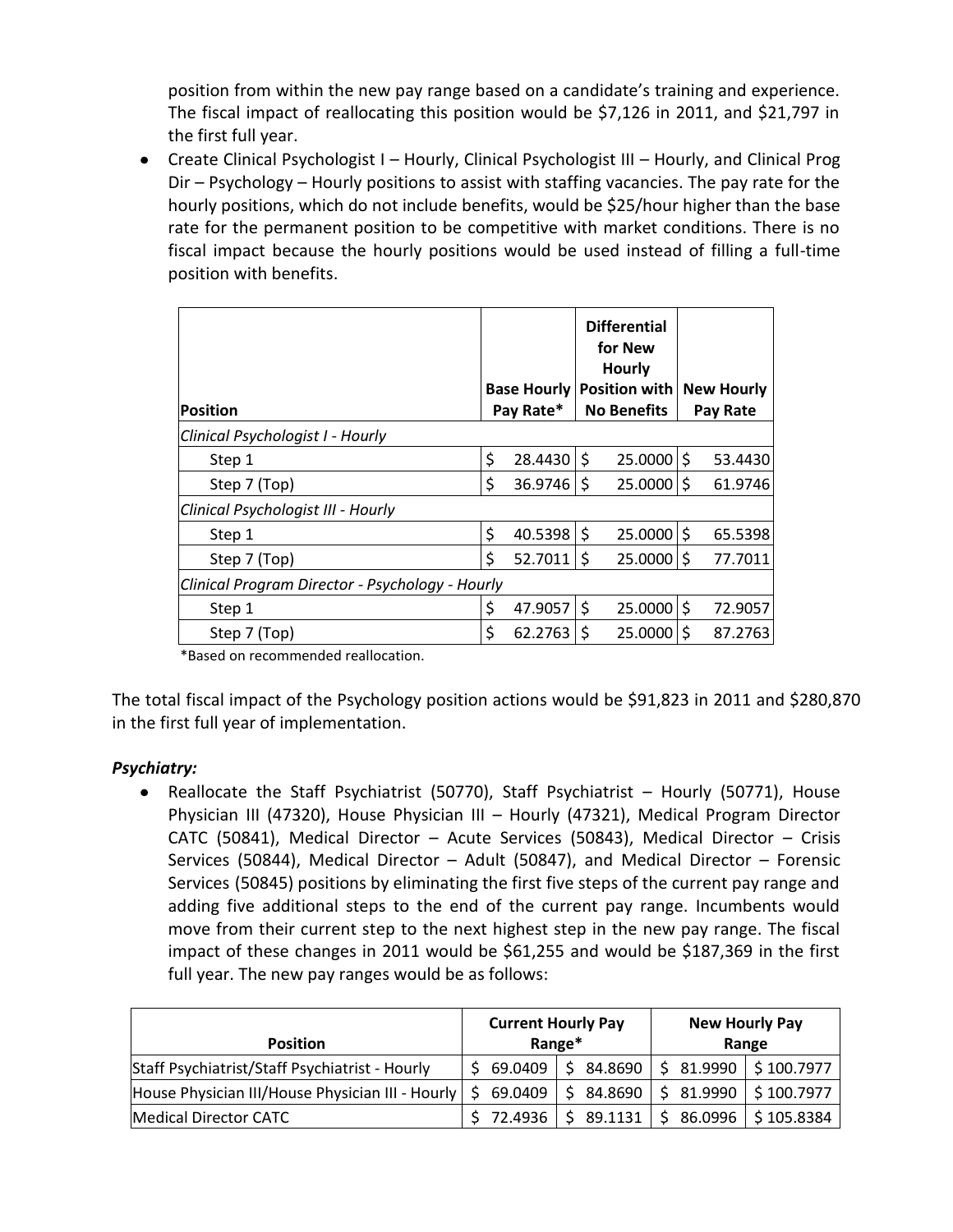| <b>Position</b>                          | <b>Current Hourly Pay</b> | Range*  | <b>New Hourly Pay</b><br>Range |
|------------------------------------------|---------------------------|---------|--------------------------------|
| <b>Medical Director</b>                  |                           |         |                                |
| (Acute Services, Crisis Services, Adult, |                           |         |                                |
| <b>Forensic Services</b> )               | 76.1174                   | 93.5677 | $90.4037$   \$111.1291         |

\*Includes 1% pay increase effective 6/12/2011 for non-represented employees.

- Allow BHD to advance current staff within the pay range upon achieving Board Certification, to be competitive with other institutions and to complement the annual merit step increases and BHD's ability to make initial step appointments based on training and certification.
- Reallocate the Medical Executive Director Medical Director Psychiatry (80040) position by adding five additional steps to pay range 904E after current step 6, and renumbering the current steps 7 and 8. This position is currently vacant and unfunded, so the reallocation would not have any fiscal impact in 2011. However, reallocating would provide BHD more flexibility for any future hire to be competitive with current industry standards. The new steps would be as follows:

| <b>Medical Executive Director - Medical Director</b><br>Psychiatry (Pay Range 904E) |    |          |  |  |  |  |  |  |
|-------------------------------------------------------------------------------------|----|----------|--|--|--|--|--|--|
| <b>Base Hourly Pay Rate*</b>                                                        |    |          |  |  |  |  |  |  |
| Step 5                                                                              | \$ | 109.9423 |  |  |  |  |  |  |
| Step 6                                                                              | \$ | 112.0968 |  |  |  |  |  |  |
| Step 7 (new)                                                                        | \$ | 116.0202 |  |  |  |  |  |  |
| Step 8 (new)                                                                        | \$ | 120.0809 |  |  |  |  |  |  |
| Step 9 (new)                                                                        | \$ | 124.2837 |  |  |  |  |  |  |
| Step 10 (new)                                                                       | \$ | 128.6336 |  |  |  |  |  |  |
| Step 11 (new)                                                                       | ς  | 133.1358 |  |  |  |  |  |  |

\*Includes 1% pay increase effective 6/12/2011 for non-represented employees.

Create a special premium code for the Staff Psychiatrist – Hourly (50771) position, which does not include benefits, to provide for a \$50/hour differential for every hour that a psychiatrist works in a critical fill area. This would bring the BHD hourly rate in critical fill areas more in line with current market conditions, which can exceed \$150/hour. Applying the premium only to hours worked in high need areas will assist in staffing and offer BHD administrative and fiscal control. The creation of the special premium assumes an hourly position is used instead of filling a full-time position with benefits; therefore, there is no fiscal impact.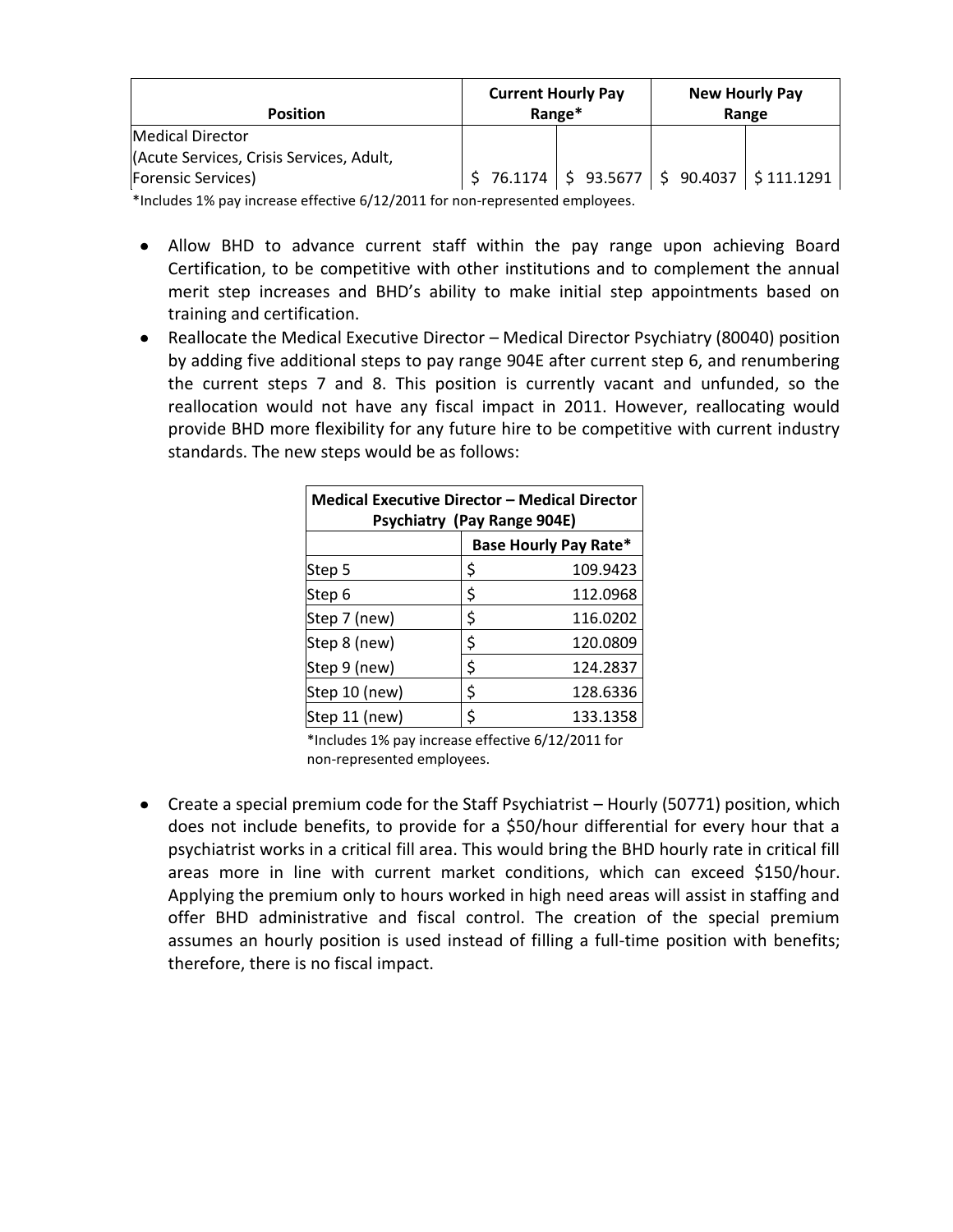| <b>Staff Psychiatrist - Hourly</b> |                                           |             |  |            |  |          |  |  |  |  |
|------------------------------------|-------------------------------------------|-------------|--|------------|--|----------|--|--|--|--|
|                                    | Differential for   New Hourly Pay<br>Rate |             |  |            |  |          |  |  |  |  |
| Step 1                             |                                           | 81.9990 \$  |  | 50.0000 \$ |  | 131.9990 |  |  |  |  |
| Step 7 (Top)                       |                                           | 100.7977 \$ |  | 50.0000 \$ |  | 150.7977 |  |  |  |  |
|                                    |                                           |             |  |            |  |          |  |  |  |  |

\*Based on recommended reallocation.

• Abolish six vacant House Physician III - Hourly (47321) positions and create six Staff Psychiatrist – Hourly (50771) positions to provide for more flexibility in staffing. There is no fiscal impact because both positions are in the same pay range and there is no change in the number of funded FTEs.

The total fiscal impact of the Psychiatry position actions would be \$61,255 in 2011 and \$187,369 in the first full year of implementation.

### *General:*

Amend applicable County Ordinances and/or Civil Service Rules to allow staff in Psychiatry, Physician, and Psychology positions to reside in Illinois. There is no fiscal impact of this action, and it would expand the area from which BHD is able to recruit potential staff.

BHD will continue to monitor the salaries and other incentives offered in the current marketplace, and will inform the County Board in future reports should other recommended actions be identified that would assist with recruitment and retention efforts.

# **Fiscal Note**

The recommended position actions contained in this report would increase BHD expenditures by a total of \$153,078 in 2011 and a total of \$468,239 in the first full year of implementation. The increase in expenditures in 2011 will be covered by small reductions in contracts and the use of some deferred revenue in DHHS. A fund transfer to recognize and move the DHHS deferred revenue will be brought before the Board in the last quarter of 2011. A fiscal note form is attached.

BHD recognizes that this represents a significant investment of fiscal resources at this time. However, such actions are essential for patient care and safety, and for BHD to remain competitive and attractive as an area employee of high quality staff.

Respectfully Submitted:

 $\chi$  in  $\cup$ .  $\cup$  gives

Geri Lyday, Interim<sup>o</sup>Direct Department of Health and Human Services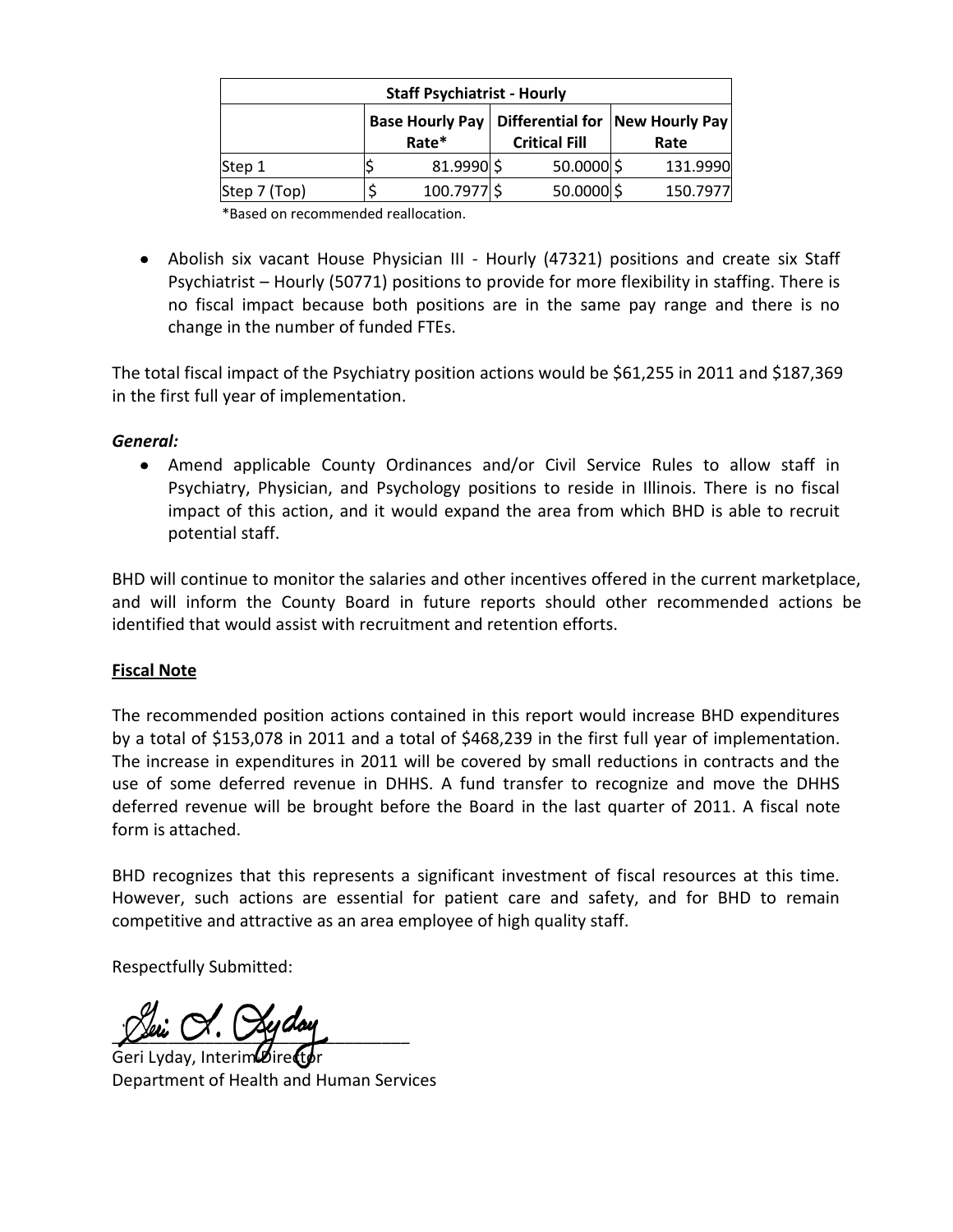cc: County Executive Chris Abele Terry Cooley, County Board Patrick Farley, Director, DAS Pamela Bryant, Interim Fiscal and Budget Administrator, DAS CJ Pahl, Assistant Fiscal and Budget Administrator, DAS Antionette Thomas-Bailey, Fiscal & Management Analyst, DAS Jennifer Collins, Analyst, County Board Staff Rick Ceschin, Analyst, County Board Staff Jodi Mapp, Committee Clerk, County Board Staff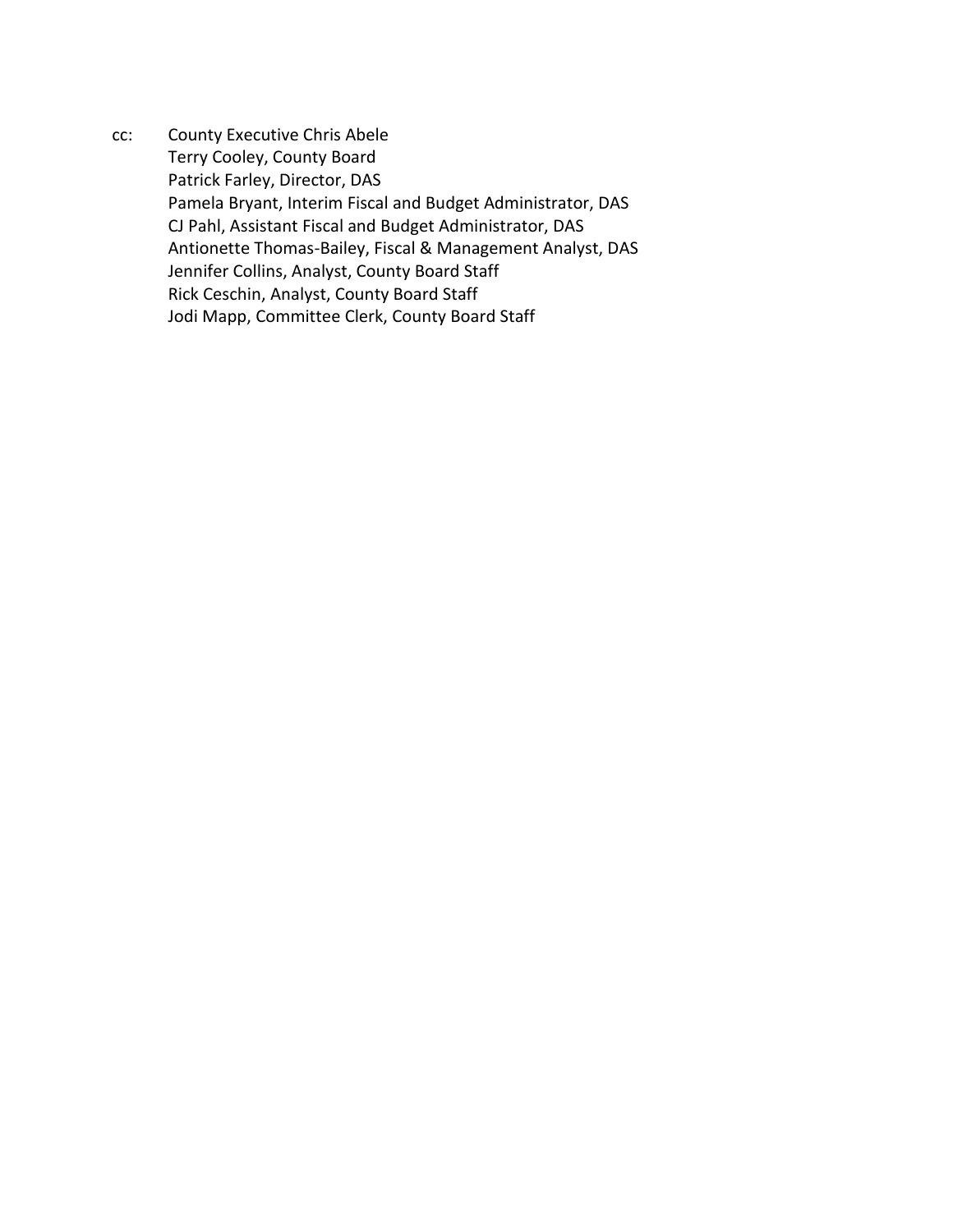| APPENDIX A. ADDITIONAL PSYCHIATRY SALARY COMPARISONS              |                                                          |                  |                                |                    |  |  |  |  |  |  |
|-------------------------------------------------------------------|----------------------------------------------------------|------------------|--------------------------------|--------------------|--|--|--|--|--|--|
| <b>Reporting Source</b>                                           | <b>Position</b>                                          | Minimum          | <b>Median</b>                  | Maximum            |  |  |  |  |  |  |
|                                                                   | <b>Service Medical Director</b>                          | \$<br>158,366    | $\zeta$<br>175,537             | \$<br>194,621      |  |  |  |  |  |  |
| Milwaukee County (2011)*                                          | Medical Program Director (Child Psychiatrist)            | \$<br>150,786 \$ | 167,179                        | \$<br>185,355      |  |  |  |  |  |  |
|                                                                   | Staff Psychiatrist / Staff Psychiatrist-Hrly             | \$<br>143,605    | 159,217<br>\$                  | 176,528<br>\$      |  |  |  |  |  |  |
|                                                                   | House Physician III/House Physician III-Hrly             | \$<br>143,605    | \$<br>159,217                  | \$<br>176,528      |  |  |  |  |  |  |
| <b>State of Wisconsin (2010)</b>                                  | Psychiatrist                                             | \$<br>147,890    |                                | \$<br>192,256      |  |  |  |  |  |  |
| [Locations: Dept. of Corrections,                                 | <b>Psychiatry Director</b>                               | \$<br>215,000    |                                | \$<br>227,500      |  |  |  |  |  |  |
| Winnebago and Mendota MH<br>Institutes, Dept. of Health Services, | Physician                                                | \$<br>135,567    |                                | \$<br>176,237      |  |  |  |  |  |  |
| Wisconsin Resource Center]                                        | Psychiatrist - hourly (pool) (Dept. of Corrections)      | \$140/hour       |                                |                    |  |  |  |  |  |  |
|                                                                   | <b>Staff Psychiatrist-Board Certified</b>                | \$<br>159,216    | $\zeta$<br>181,488             | \$<br>207,708      |  |  |  |  |  |  |
|                                                                   | Staff Psychiatrist-Double Board Certified                | \$<br>168,768    | 192,396<br>$\ddot{\mathsf{S}}$ | 220,188<br>$\zeta$ |  |  |  |  |  |  |
| <b>State of Illinois (2011)</b>                                   | Staff Psychiatrist-Board Certified (High Acuity Service) | \$<br>166,416    | 189,684<br>\$                  | 217,092<br>\$      |  |  |  |  |  |  |
|                                                                   | Staff Psychiatrist-Double Board Certified (High Acuity   |                  |                                |                    |  |  |  |  |  |  |
|                                                                   | Service)                                                 | \$<br>176,436    | \$<br>201,096                  | 230,124<br>\$      |  |  |  |  |  |  |
|                                                                   | Associate Professor of Psychiatry                        |                  | \$<br>177,000                  |                    |  |  |  |  |  |  |
| <b>Medical College of Wisconsin</b>                               | Professor of Psychiatry                                  |                  | \$<br>219,000                  |                    |  |  |  |  |  |  |
| <b>Department of Veterans Affairs</b>                             |                                                          |                  |                                |                    |  |  |  |  |  |  |
| Danville, IL                                                      | Physician (Psychiatrist)                                 | \$<br>165,000    |                                | 195,000<br>\$      |  |  |  |  |  |  |
| Fort Meade & Black Hills, SD                                      | Physician (Psychiatrist)                                 | \$<br>175,000    |                                | \$<br>195,000      |  |  |  |  |  |  |
| Cincinnati, OH                                                    | Physician (Psychiatrist)                                 | \$<br>160,000    |                                | \$<br>210,000      |  |  |  |  |  |  |
| Evansville & Marion, IN                                           | Physician (Psychiatrist) Part-Time or Full-time          | \$<br>97,987     |                                | \$<br>195,000      |  |  |  |  |  |  |
| Jackson, Kalamazoo & Battle                                       |                                                          |                  |                                |                    |  |  |  |  |  |  |
| Creek, MI                                                         | Physician (Psychiatrist) Part-Time or Full-time          | \$<br>96,539     |                                | \$<br>195,000      |  |  |  |  |  |  |
| Rapid City & Black Hills, SD                                      | Physician (Psychiatrist) Part-Time or Full-time          | \$<br>97,987     |                                | \$<br>220,000      |  |  |  |  |  |  |
| Sandusky & Fremont, OH                                            | Physician (Psychiatrist) Part-Time or Full-time          | \$<br>97,987     |                                | \$<br>220,000      |  |  |  |  |  |  |
| Minneapolis, MN; Danville, IL                                     | Physician (Hospitalist-Acute Care)                       | \$<br>140,000    |                                | \$<br>195,000      |  |  |  |  |  |  |
| Cincinnati, OH; Hines, IL                                         | Physician (Chief of Staff)                               | \$<br>150,000    |                                | \$<br>275,000      |  |  |  |  |  |  |
| Hines, IL                                                         | Physician (Deputy Chief of Staff)                        | \$<br>120,000    |                                | \$<br>235,000      |  |  |  |  |  |  |
| Horizon Health (Saginaw, MI)                                      | Medical Director-Psychiatric Services                    | \$<br>220,000    |                                | \$<br>240,000      |  |  |  |  |  |  |
| Hennepin County Medical Center                                    |                                                          |                  |                                |                    |  |  |  |  |  |  |
| (Minneapolis, MN)                                                 | Psychiatrist - hourly (pool)                             | \$145/hour       |                                |                    |  |  |  |  |  |  |
| <b>American Medical Group</b>                                     | Psychiatrist                                             |                  | \$<br>214,740                  |                    |  |  |  |  |  |  |
| <b>Association (National Reporting) -</b>                         | Child Psychiatrist                                       |                  | \$<br>216,360                  |                    |  |  |  |  |  |  |
| 2010 Physician Compensation                                       |                                                          |                  |                                |                    |  |  |  |  |  |  |
| <b>Survey</b>                                                     | Family/General Practice Physician                        |                  | \$<br>208,861                  |                    |  |  |  |  |  |  |

*SOURCES: All reports, job announcements, advertisements, and other material used as a reference source for this market analysis are available upon request from the BHD Medical Staff Office.*

\*Includes 1% pay increase effective 6/12/2011 for non-represented employees.